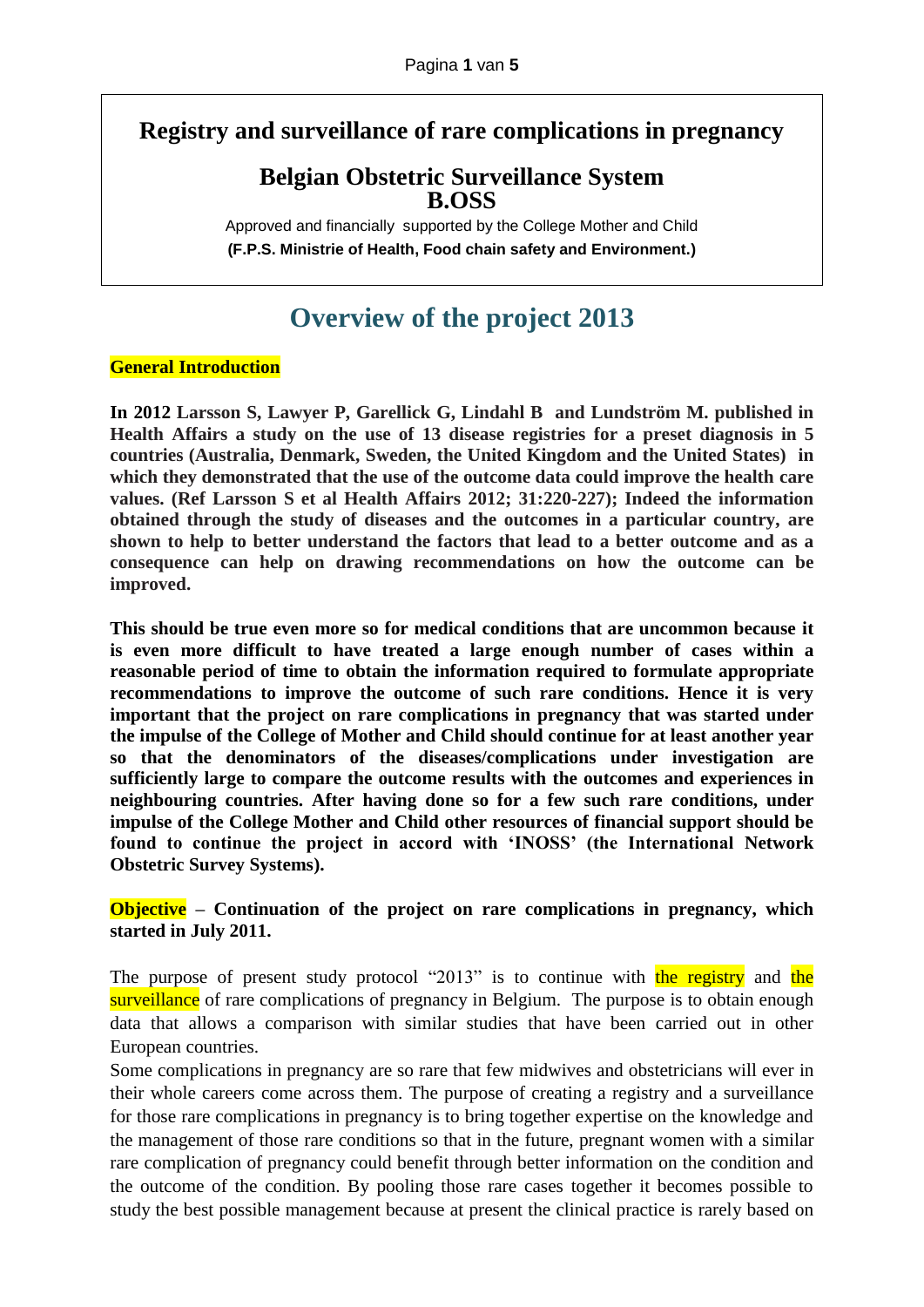#### Pagina **2** van **5**

robust evidence. Such an approach was started in the UK (UKOSS) and has meanwhile been followed by several other countries such as Australasion countries, Germany and Austria, the Netherlands, Italy, Catalonia, the Nordic countries, and Bratislava in Slovakia all assembled in INOSS

The Doctors of the college for 'the Mother and the Newborn' have, back in 2011, suggested a similar approach in Belgium and have decided to start by investigating the following three complications 1) eclampsia 2) uterine rupture 3) postpartum hysterectomy and/or embolization of the uterine arteries.

Definitions of the three selected topics were set as follows and will not change:

**Eclampsia** defined according to UKOSS as any woman with **convulsion(s**) during pregnancy or within the first 10 days after delivery, in combination with at least 2 of the following features within 24 hours of the convulsion(s) :

- **Hypertension** : a maximum diastolic Blood Pressure of  $\geq$  90 mmHg and a diastolic increment of  $\geq$  25 mmHg (having had a diastolic Blood Pressure  $\leq$ 90 mmHg at the first antenatal visit)
- **Proteinuria**: at least + protein in a random urine sample or  $>= 0.3$  g of proteins in a 24hour collection
- **Thrombocytopenia** : platelet count < 100000/ml
- **Raised transaminase levels** : ALT of  $>= 42$  IU/l or AST of  $>= 42$  IU/l

**For Uterine rupture** a larger definition is used including all uterine rupture cases as defined by UKOSS, but also to consider all other forms of uterine rupture as defined by the LEMMoN study in the Netherlands.

Uterine rupture as defined by UKOSS (a complete separation of the wall of the pregnant uterus, with or without expulsion of the fetus, involving rupture of the membranes at the site of the uterine rupture or extension into uterine muscle separate from any previous scar, and endangering the life of the mother or the fetus),

Uterine rupture as defined by the LEMMoN study in the Netherlands (the occurrence of clinical symptoms (abdominal pain, abnormal fetal heart rate pattern, acute loss of contractions, vaginal blood loss), leading to an emergency caesarean delivery, at which the presumed diagnosis of uterine rupture was confirmed; or peripartum hysterectomy of laparotomy for uterine rupture after vaginal birth

UKOSS and LEMMoN both excluded any asymptomatic palpable or visualized defect (for example dehiscence) noted incidentally at caesarean delivery.

**Postpartum Hysterectomy and embolisation of the uterine arteries** as defined in the same way it has been defined by UKOSS: being any woman giving birth to a fetus or infant and undergoing a **hysterectomy** in the same clinical episode. Yet, also "peripartum embolization of the uterine arteries" is being considered when occurring in the same clinical episode.

## **Methodology**

The methodology used is based on UKOSS, and is meanwhile being applied by many other countries through INOSS (International Obstetric Surveillance System) which in turn is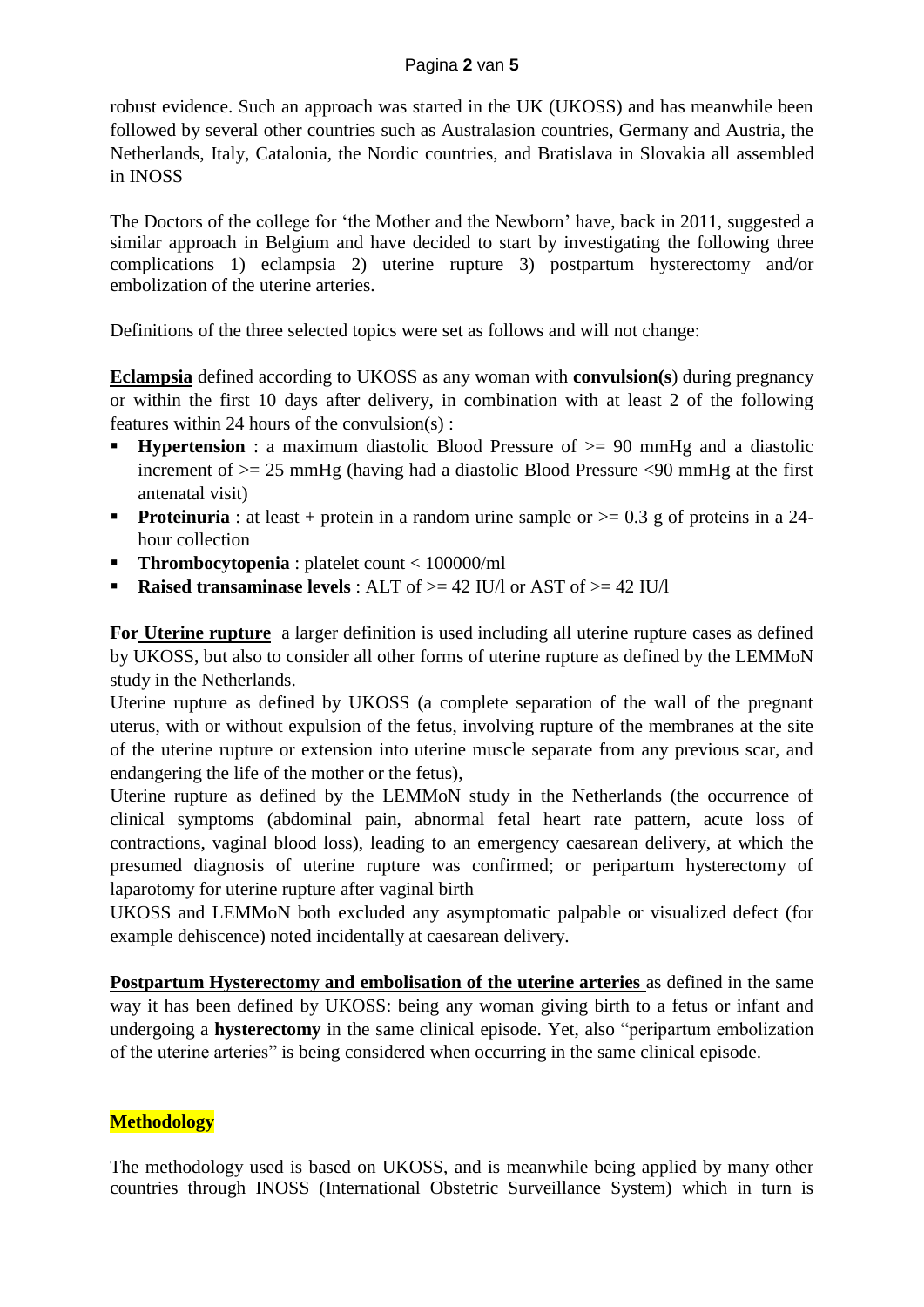similar to the methodology developed by the BPSU, British Paediatric Surveillance Unit, which was started in 1986 to undertake active surveillance of rare paediatric disorders.

It concerns anonymous descriptive cohort studies through a monthly case-collection scheme. In Belgium, each hospital with a maternity unit has been asked to participate through either an obstetrician or a midwive to report to B.OSS. Every month, every unit is sent a "rapporteringsformulier" with a list of the 3 conditions under surveillance (see the report of 2012). They are asked to tick the boxes indicating if any cases have occurred in the previous month, or if none, to return the card indicating a nil return. If there is no reply, consecutive reminders are being sent.

On receiving a case report (return of the monthly forms), the B.OSS team will dispatch a data collection form to receive more detailed information about the case. The data collection forms have been developed individually for each condition in a way that the information obtained allows comparison with the UKOSS, the LEMMoN data of the United Kingdom, and of the Netherlands respectively as well as with the data from the other 'INOSS' countries . Help with the completion of the form is being offered. A hospital case note number is requested in case further information is required. No personally identifiable information is kept in the analysis of the data. Patients concerned are all informed of the study and they can refuse participation by opting out (see the report of  $2012$ )

"B.OSS" **is conducted by two teams**: there is one team for the Dutch-speaking maternities in Flanders and the VUB in Brussels and one team for the French and German-speaking maternities in Wallonia and Brussels with the exception of the VUB in Jette. The team in the Northern part of country presently consists of Griet Vandenberghe and Marlies Deblaere of UGent, Myriam Hanssens, Ann Langedock, and Marine Guisset of KU Leuven and Joachim Van Keirsbilck of Brugge; the team in the Southern part of the country accords with the responsibles for CEPiP Yvon Englert of the ULB, Virginie Van Leeuw and Laura Guzy. The two teams cooperate and meet every three months to update on their progress, to discuss difficulties and help finding solutions, to propose ideas for further improvement. All the correspondence between the B.OSS team and the gynaecologists/midwives/maternities is done either *in the Dutch* or *in the French language*.

**Data collection forms (one form for each complication under consideration) are**  *available in the English language.* As already mentioned in previous reports, the forms have been based on the UKOSS data collection forms, with adaptations and additions based on similar international studies on the topic, to enable comparison of the data with other countries including the LEMMoN study in the Netherlands. The data collection forms seek confirmation of the appropriate case definition and additional information on risk factors, management and outcomes.

The collection of patient information by B.OSS has been **formally approved by the Medical Ethics Committee** of the University Hospital Ghent (EC UZG 2012/734; B670201215359) and by the Medical Ethics Committee of the Free University of Brussels (EC ULB 2012/111; B406201213660) provided an information letter would be offered to the patient/or its closest relative, enabling an opt-out system. See the report of 2012 on this. The Medical Ethics Committees will be informed of the continuation of the study.

Besides the financial support from the College of Mother and Child, approval and endorsement for B.OSS has been requested and obtained from VWV (Vlaamse Werkgroep Verloskunde) of the VVOG, GGOLFB, SPE and CEpiP, the various universities and the perinatal Centres in the country.

#### **Results as from 01/01/2013**

We count 104 Belgian maternity hospitals, some of them existing of two or more campuses or associations that register separately making a total of 115 Belgian centres that are 'registring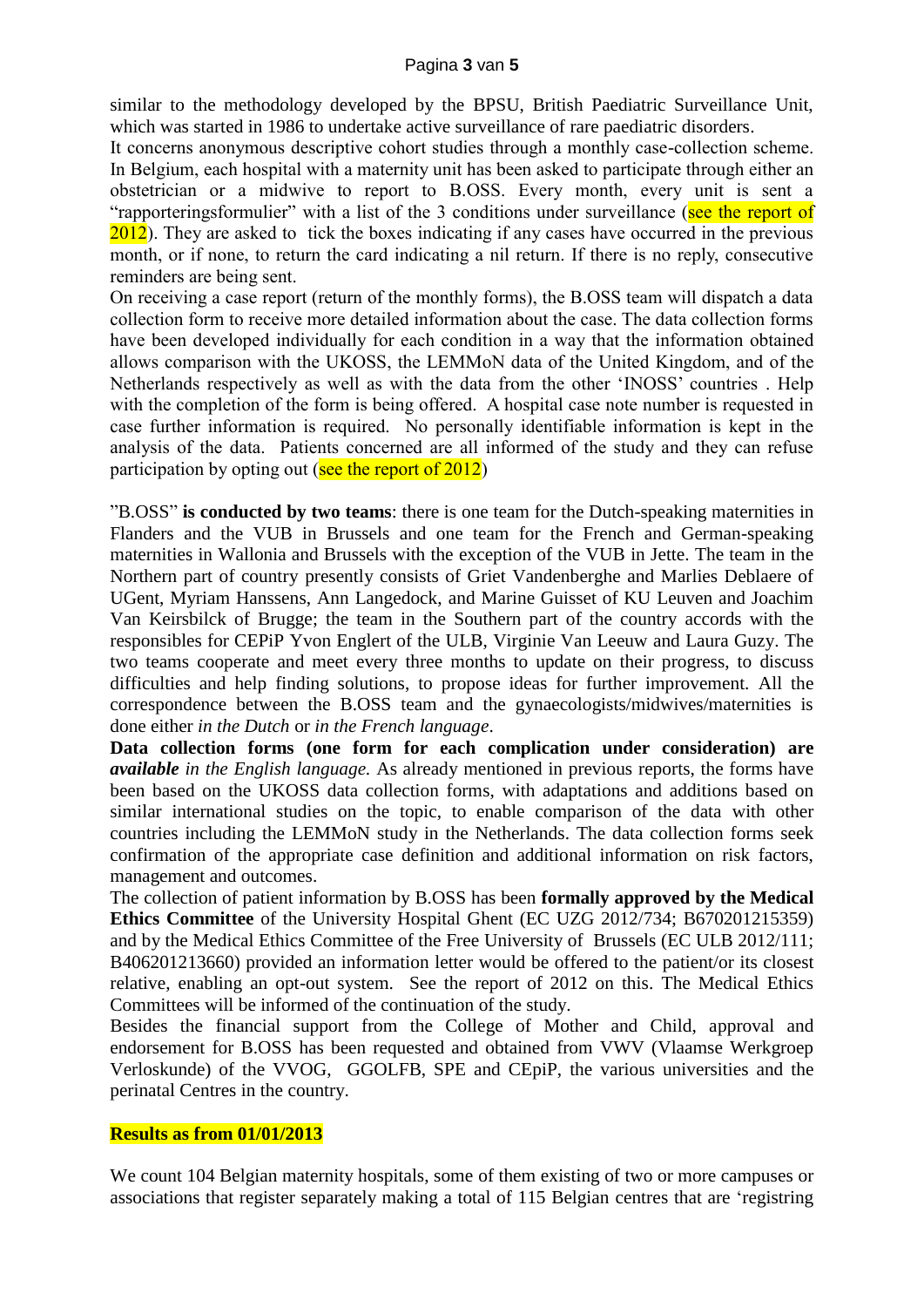#### Pagina **4** van **5**

centres'. **97,3 %** (112/115) of the Belgian centres agreed with the principles. Two centres declined participation and one centre has never replied on several attempts to contact.

All participating centres except 4, so far, have responded at least once at the monthly call for cases: hence **93,9 %** (108/115) of the Belgian centres is actually particating .

The response rate from January 2013 appears to have declined as compared to the response rates seen in 2012 – However not all the answers have yet been included and reminders have been sent by e-mail or reporting gynaecologists have been contacted by telephone.



## **Short overview of the course of the project**

Although the response rates we obtained appear to correspond well with the rates seen in other countries. We do encounter reluctance to report cases for fear of recognition (in a small country) and subsequent litigation.

In the first 3 months of 2013 so far of the number of **cases for each of the three topics reported** were as follows:

- **8** cases of Eclampsia: incidence of 2.4 / 10 000 deliveries (using an estimated 32 250deliveries in Belgium over that period of time as denominator)
- **6** cases of Uterine Rupture: incidence of 1.9 / 10 000 deliveries
- **21** cases of Postpartum hysterectomie and/or embolization: incidence of 6.5 / 10 000 deliveries

All reporting contact-persons and maternity hospitals are regularly informed of the current state of affairs through newsletters being sent in the language of origine. (**a second**